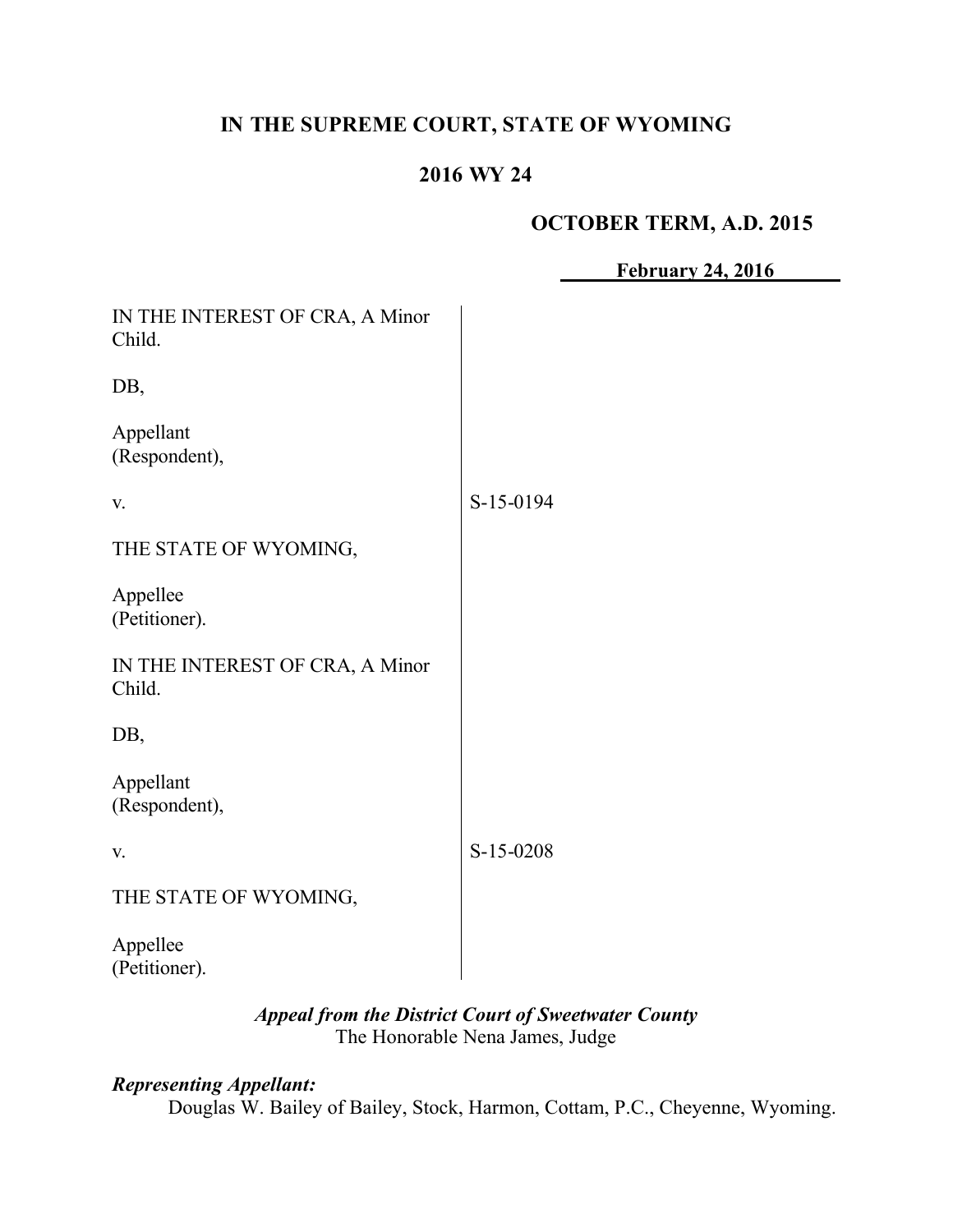#### *Representing Appellee:*

Peter K. Michael, Wyoming Attorney General; Misha Westby, Deputy Attorney General; Jill E. Kucera, Senior Assistant Attorney General; Christina F. McCabe, Senior Assistant Attorney General. Argument by Ms. McCabe.

### *Representing Guardian Ad Litem:*

Dan S. Wilde, Deputy State Public Defender; Aaron S. Hockman, Chief Trial and Appellate Counsel, Wyoming Guardian ad Litem Program, a division of the Office of the State Public Defender.

# *Before BURKE, C.J., and HILL, DAVIS, FOX, and KAUTZ, JJ.*

**NOTICE: This opinion is subject to formal revision before publication in Pacific Reporter Third. Readers are requested to notify the Clerk of the Supreme Court, Supreme Court Building, Cheyenne, Wyoming 82002, of typographical or other formal errors so correction may be made before final publication in the permanent volume.**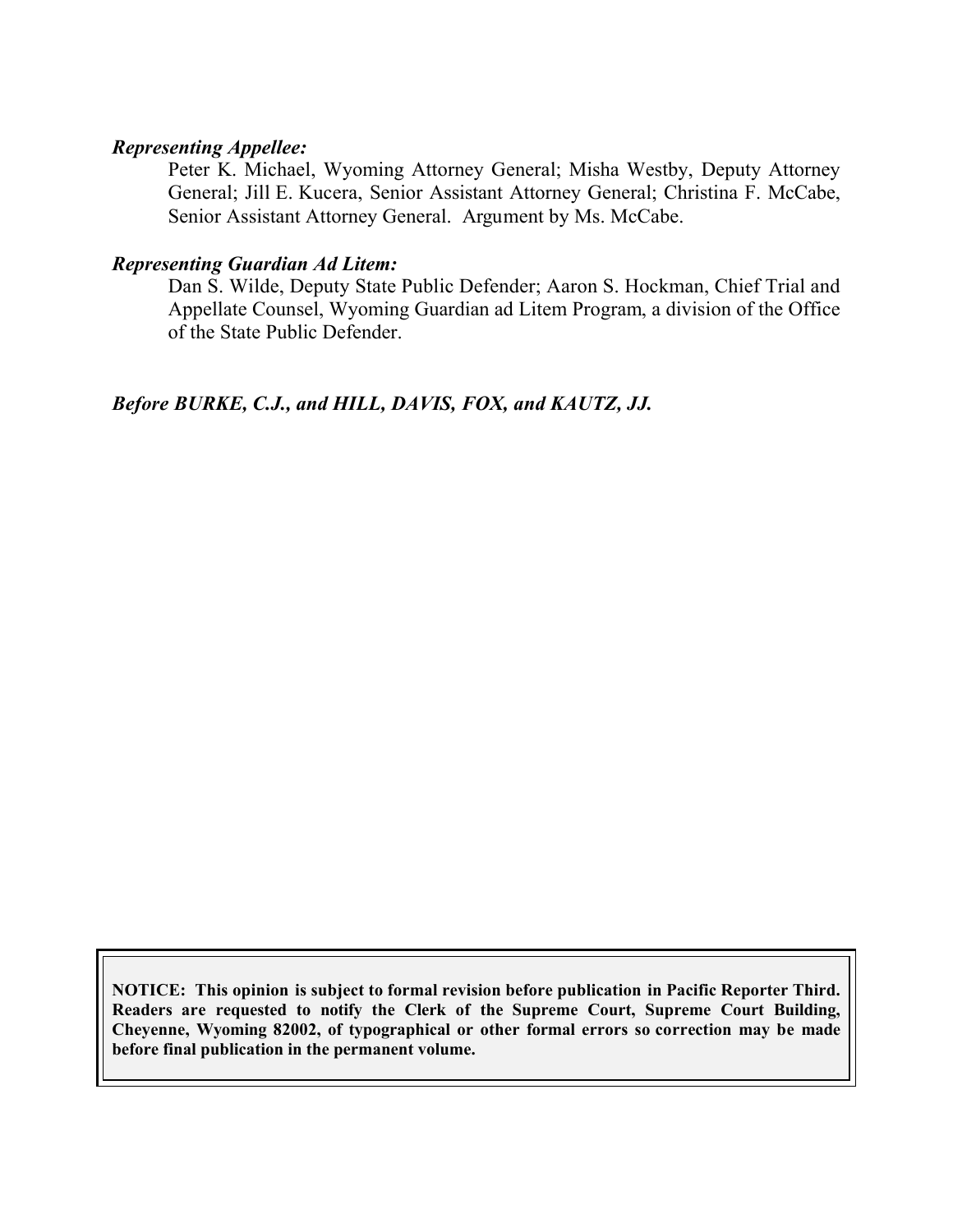# **KAUTZ, Justice**

[¶1] The juvenile court temporarily placed CRA, age five, with her maternal grandmother after the Sweetwater County Attorney filed allegations that EA, who is CRA's mother, neglected her. All parties, including DB, who is CRA's father, agreed that CRA should remain in Department of Family Services (DFS) custody for placement with her grandmother under a consent decree which would last for up to one year. The consent decree provided that if EA complied with certain requirements, the neglect action would be dismissed. While the consent decree was pending, DB asserted that he should have custody of CRA because the juvenile court had not determined him to be unfit. The juvenile court entered a permanency order continuing CRA in DFS custody, and DB appealed. Shortly thereafter, the County Attorney moved to dismiss the case and terminate DFS custody of CRA, asserting that EA had completed her case plan and had complied with the consent decree. The juvenile court dismissed the case without a hearing, and DB appealed that order as well. We consolidated the appeals.

[¶2] We determine that the juvenile court properly dismissed the case without a hearing, and that other issues raised by DB are moot. Consequently, we affirm the juvenile court.

#### **ISSUES**

[¶3] DB lists six overlapping issues, which we re-state as follows:

1. Did the juvenile court err when it granted the State's motion to dismiss without a hearing or findings about EA's completion of the consent decree requirements?

2. Are the other issues raised by DB moot? If so, does any exception to the mootness doctrine apply?

3. When a child in an abuse/neglect case must be temporarily removed from his/her custodial parent, is the non-custodial parent constitutionally entitled to temporary custody unless the juvenile court determines he/she unfit?

#### **FACTS**

[¶4] Appellant, DB, is the father of CRA, who was born in 2008. EA is CRA's mother. In January of 2010, the district court in Sweetwater County issued a judgment and order establishing CRA's paternity and placing CRA in the primary physical custody of EA. EA and CRA lived in Sweetwater County and DB lived in Laramie County.

[¶5] On Sunday, May 18, 2014, Rock Springs police arrested and incarcerated EA. They placed five-year-old CRA in protective custody with DFS. DFS then temporarily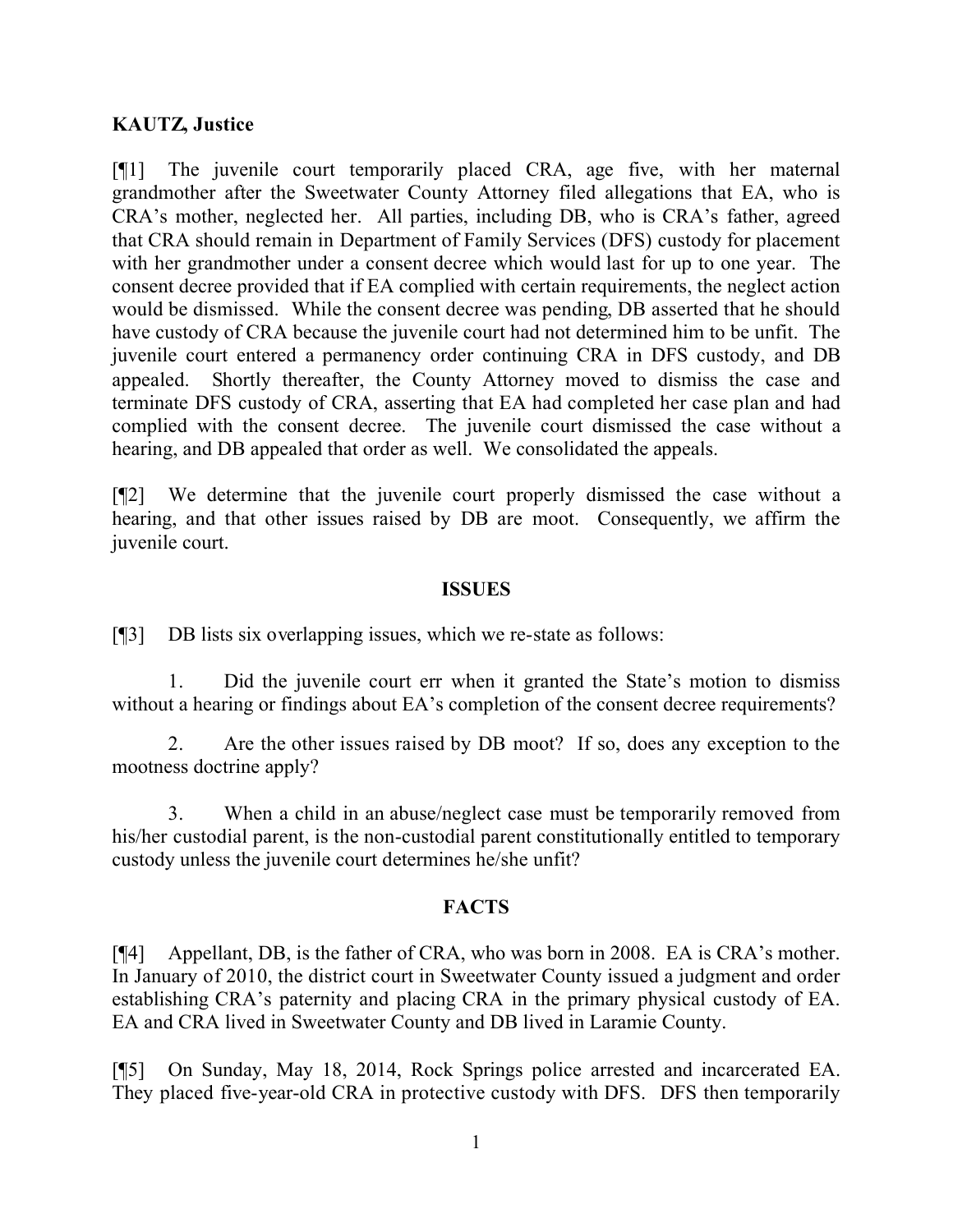placed CRA with her maternal grandmother. Four days later the State filed a petition alleging CRA was a neglected child under Wyo. Stat. Ann. § 14-3-202(a)(vii) (LexisNexis 2015). The Petition stated that the minor's father "is unknown to the state," although DFS had filed the earlier paternity suit asserting DB was CRA's father. Nothing in the Petition mentioned shelter care for CRA under Wyo. Stat. Ann. § 14-3- 409 (LexisNexis 2015). The State attached a DFS temporary case plan for CRA to the Petition. The temporary case plan entirely omitted DB.

[¶6] The juvenile court issued an order setting an initial hearing for the same day the petition was filed. The order did not mention shelter care, and there is no indication that it was served on either parent. On June 10, 2014, the juvenile court signed an order for temporary custody, placing CRA into "the legal custody of the Wyoming Department of Family Services for placement in relative foster care, at or near Green River . . .." The order said it was the result of a hearing conducted on May 22, 2014, in which DB participated by telephone. The order provided that DB could have supervised visitation with CRA.

[¶7] Both DB and EA participated in a multidisciplinary team meeting on July 22, 2014. In that meeting, DB agreed that CRA should remain with her maternal grandmother. On August 8, 2014, DFS filed a "Predisposition Report" with the juvenile court. The report indicated that DB had not visited CRA at all in the two and one-half months since the case began. It stated that the "permanency goal (for CRA) is reunification with (EA) and the concurrent plan is more than likely adoption." As with the temporary case plan, the predisposition report never mentioned any consideration that CRA could be placed in her father's custody.

[¶8] On August 18, 2014, Robert Spence entered an appearance as DB's attorney in the case. Subsequently, he approved a consent decree on behalf of DB. The essential terms of the consent decree, for our purposes, were:

1. The County Attorney, Guardian ad Litem for CRA, EA, and DB all stipulated to the consent decree as required by Wyo. Stat. Ann. § 14-3-428(a) (LexisNexis 2015).

The consent decree placed probationary requirements on  $EA<sup>1</sup>$ for one year.<sup>2</sup> Those requirements all related the goal of reuniting CRA with EA.

 $\overline{a}$ <sup>1</sup> Section 14-3-428(b) requires that a consent decree include "the case plan for the family." This consent decree did not address DB's role in CRA's life or as part of her family in any manner.

<sup>&</sup>lt;sup>2</sup> When a child is placed outside the home, as here,  $\S$  14-3-428(d) provides a maximum length of six months. For good cause, the juvenile court may grant one extension for an additional six months.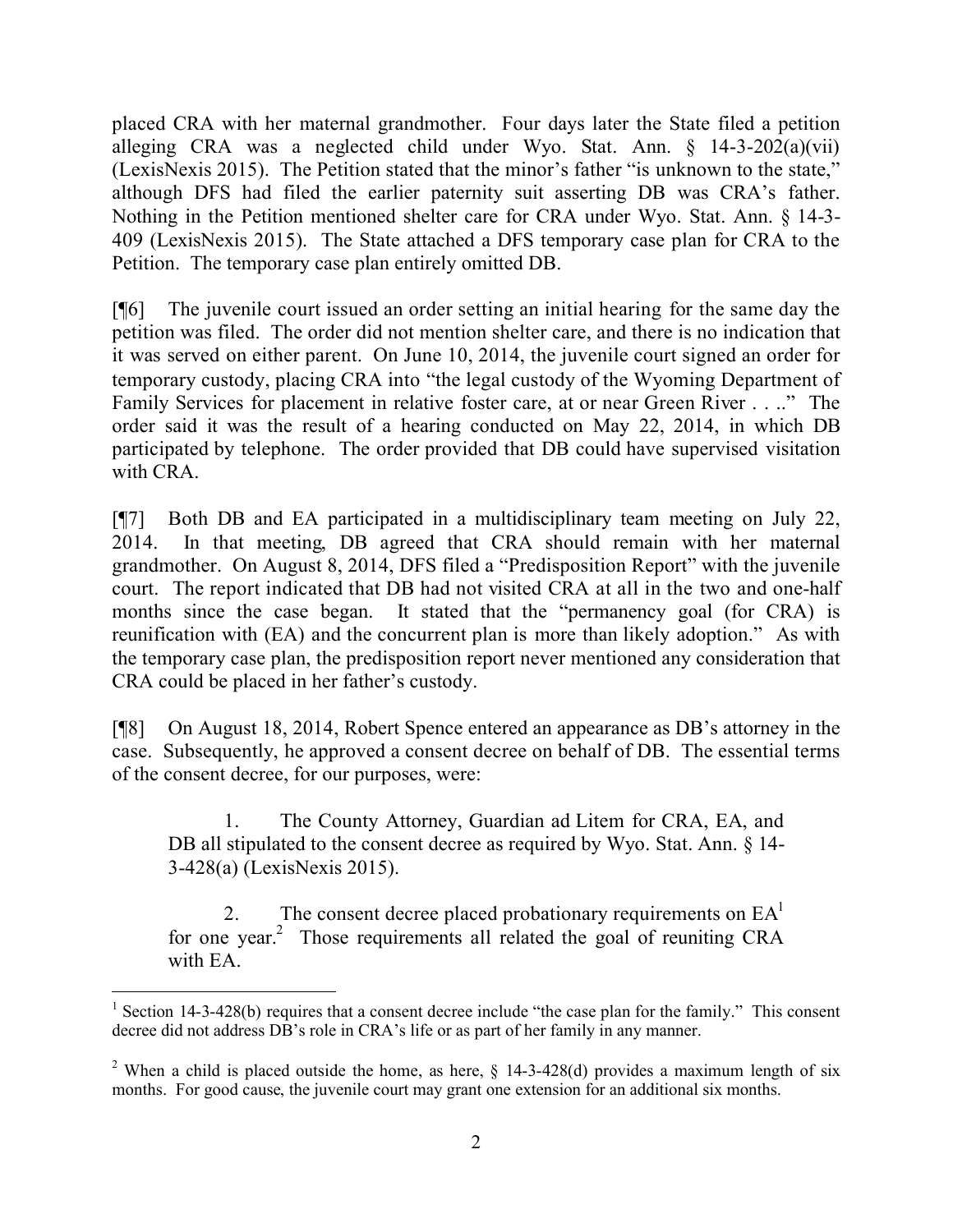3. CRA would remain in the custody of DFS "for placement until further order of the court."

If EA failed to fulfill the conditions of the consent decree, "the original petition and proceedings may be reinstated at the County Attorney's discretion." If she completed the probation, the case would be dismissed $<sup>3</sup>$ </sup>

The parties submitted the consent decree to the juvenile court, and the court approved it on August 26, 2014.

[¶9] The multidisciplinary team met again on November 4, 2014. DB participated in the meeting and agreed with the team that CRA should remain with her maternal grandmother. After that meeting, Douglas Bailey replaced Mr. Spence as DB's attorney. Mr. Bailey filed a motion requesting additional visitation between DB and CRA. The juvenile court heard that motion and granted additional visitation to DB.

[¶10] On February 3, 2015, the multidisciplinary team met for a third time. DB, for the first time, took the position that DFS custody was unnecessary, presumably arguing that he was fit to have custody. However, at the same meeting, DB and Mr. Bailey took the position that "if placement is still necessary, (CRA) remain with her grandmother." One week later DB filed a document titled "Brief in Opposition to Continued State Custody and Foster Care Placement." In that document he argued that, because he had not been found "unfit," the juvenile court "should terminate the current custody arrangement and relinquish custody to the child's father, (DB)." The juvenile court did not end CRA's temporary custody, but instead adjusted DB's visitation at the request of CRA's counselor.

[¶11] The multidisciplinary team met again on May 5, 2015. The team, including DB, recommended that CRA continue to live with her grandmother and that trial home placement with EA was the next step in the case. The multidisciplinary team's report stated that EA's compliance with her case plan was "very good."

[¶12] The juvenile court set a "permanency review hearing" for May 14, 2015. The record contains no indication that the order setting hearing was ever served on any of the parties or attorneys in the case. EA apparently did not appear at the hearing, so the juvenile court re-set it for June 17, 2015. DB again asked the juvenile court to terminate the case and place CRA with him because he was a fit parent. Instead, the juvenile court set an extended summer visit between CRA and DB, and ordered that CRA remain in

<sup>&</sup>lt;sup>3</sup> Upon dismissal of the juvenile case, custody would be controlled by the 2010 paternity case.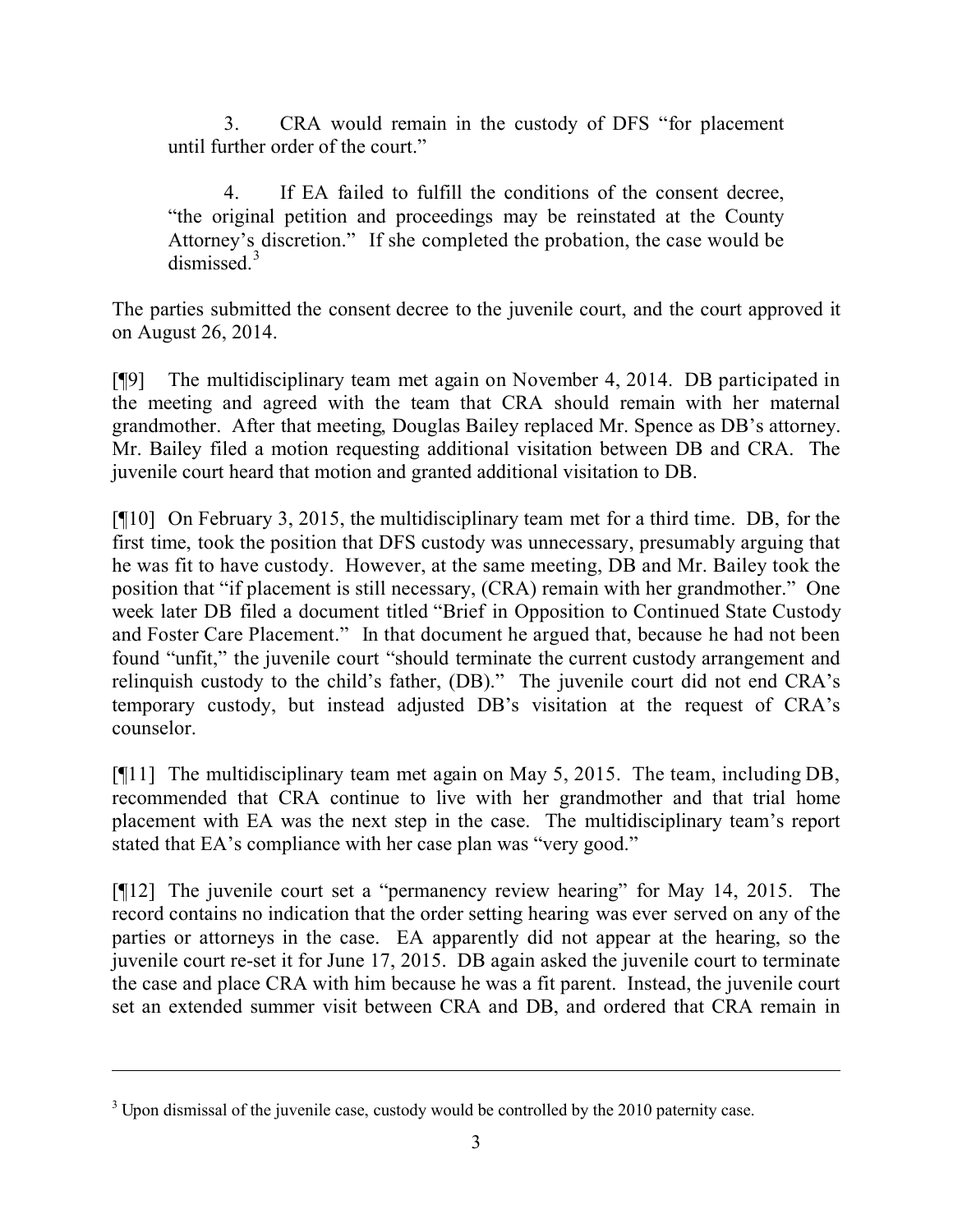DFS custody for an additional six months.<sup>4</sup> Contrary to the multidisciplinary team's finding that EA's performance on her case plan was "very good," the juvenile court's order stated "case plan compliance has been poor."<sup>5</sup>

[¶13] On July 24, 2015, the county attorney's office served all parties and attorneys with a motion to dismiss, asserting that EA had completed her probation and case plan. On July 28, 2015, the juvenile court signed an order of dismissal without DB's consent and without a hearing. DB appealed from both the permanency order and the dismissal.

[¶14] While the juvenile case was pending, DB filed a motion in the original paternity case seeking a modification of custody. At oral argument, DB's counsel represented that a trial on his motion to change custody in the paternity case had occurred, and that the parties were awaiting a decision from the district court.

# **DISCUSSION**

# **1. Did the juvenile court err when it granted the State's motion to dismiss without a hearing or findings about EA's completion of the consent decree requirements?**

[¶15] The State, through the Sweetwater County Attorney, filed a motion to dismiss the juvenile case and to vacate the temporary custody placed in DFS, asserting that "the case plan has been completed." The juvenile court granted that motion without a hearing. Whether a hearing was necessary before the juvenile court could dismiss the case is determined by the Child Protection Act, Wyo. Stat. Ann. § 14-3-401 through 441 (LexisNexis 2015), and by the terms of the consent decree. Questions of statutory interpretation and of contract construction are matters of law which this Court reviews *de novo*. *LM v. Laramie County Dep't of Family Servs. (In re MN),* 2007 WY 189, ¶ 4, 171 P.3d 1077, 1080 (Wyo. 2007); *MR v. State (In re CDR)*, 2015 WY 79, ¶ 26, 351 P.3d 264, 270 (Wyo. 2015).

# **A. Statutory requirements.**

<sup>&</sup>lt;sup>4</sup> This extension of placement under a consent decree is contrary to  $\frac{1}{2}$  14-3-428(c). The case had already been pending for more than one year, and the consent decree had been in force for nearly ten months.

<sup>&</sup>lt;sup>5</sup>It is curious that the record includes multidisciplinary team reports and an order from this permanency hearing. Wyo. Stat. Ann. § 14-3-427(h) (LexisNexis 2015) prohibits the juvenile court from considering multidisciplinary team reports before adjudication unless the parents consent. There was no adjudication in this case and the record contains no consents. Section 14-3-428 does not require permanency hearings in consent decree cases. Permanency hearings are required in twelve month intervals, and consent decrees can never be extended beyond twelve months.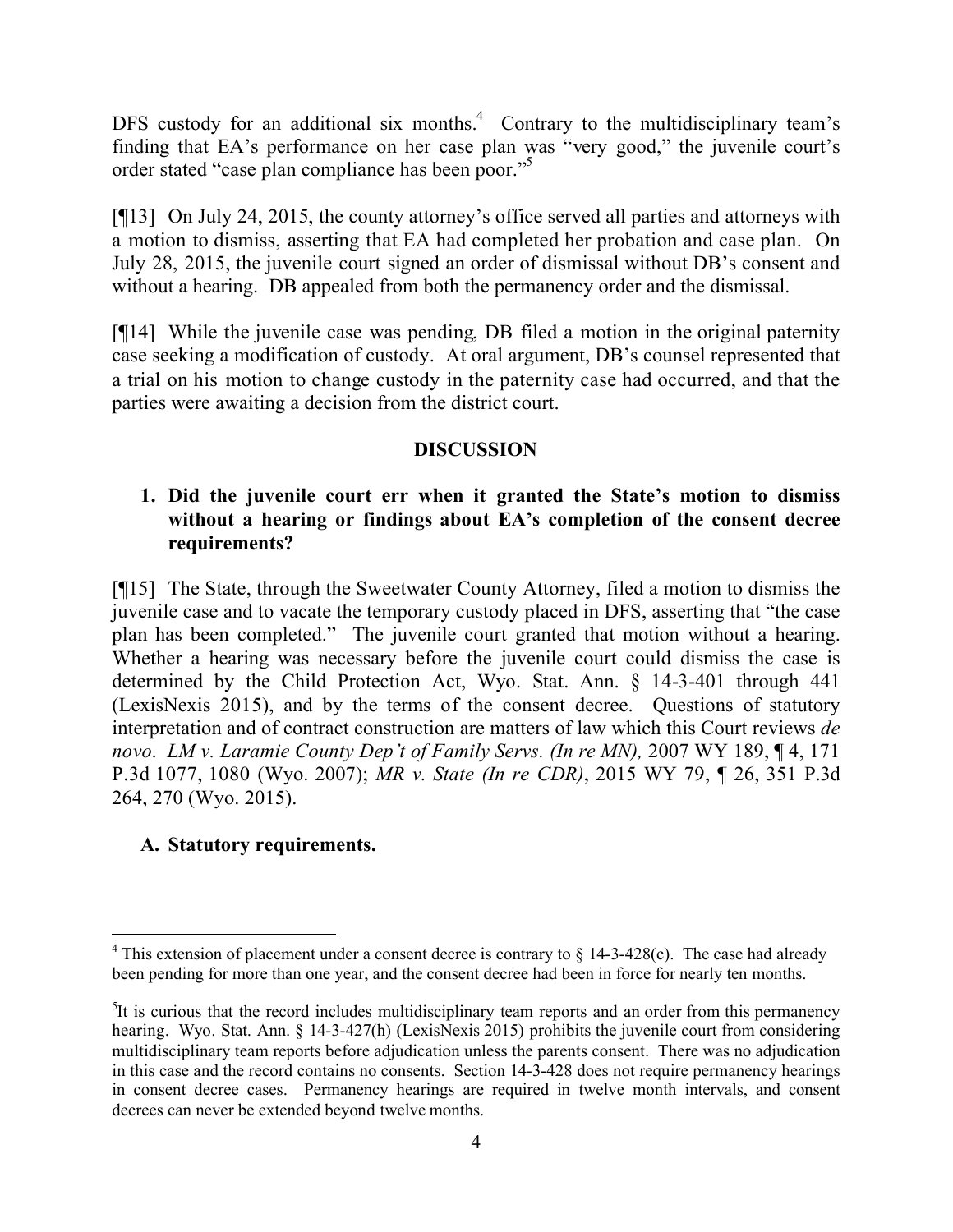[¶16] When interpreting a statute and its application, we first look at the plain language used by the legislature. *MR, ¶* 19, 351 P.3d at 269. If the statute is sufficiently clear and unambiguous, the Court simply applies the words according to their ordinary and obvious meaning. *Id.*

[¶17] Section 14-3-428 provides for consent decrees in juvenile neglect cases. This statute requires hearings in only two circumstances. First, the statute requires review hearings under § 14-3-431 while a child is in placement. Section 14-3-428(e). Second, a hearing is required to reinstate the original petition and proceeding if the parent or guardian fails to fulfill the terms of the consent decree. Section 14-3-428(f). This statute does not require any other hearings. It specifies that a consent decree cannot be entered without the agreement of the district (county) attorney, the child's guardian ad litem and the parents, but does not require a hearing to create a consent decree. Section 14-3- 428(a). Once a consent decree is ordered, further proceedings in the juvenile neglect case are held in abeyance. *Id*. A consent decree can then end either by expiration of its term, or by discharge by the court. Section 14-3-428(f). Nothing in the plain language of this statute requires the court to conduct a hearing or make findings before a consent decree can expire by either of those means.

[¶18] We decline to interpret this statute as requiring a hearing prior to the juvenile court's discharge of EA because the plain language of the statute does not include such a requirement. Similarly, the statute does not require any court findings prior to discharge. "A basic tenet of statutory construction is that omission of words from a statute is considered to be an intentional act by the legislature, and the Court will not read words into a statute when the legislature has chosen not to include them." *Adelizzi v. Stratton*, 2010 WY 148, ¶ 11, 243 P.3d 563, 566 (Wyo. 2010). "When the legislature specifically uses a word in one place, we will not interpret that word into other places where it was not used." *Id.*; *In re Adoption of Voss*, 550 P.2d 481, 485 (Wyo. 1976).

[¶19] DB argues that the juvenile court was required to hold a hearing to determine whether EA had complied with the consent decree requirements. He then asserts that she had not complied, so "the original petition and proceeding should have been reinstated." In effect, DB argues that a hearing was necessary so the juvenile court (or DB himself) could decide to proceed with the original neglect accusations against EA. Such a hearing would have been meaningless because only the county attorney could decide whether to prosecute the neglect case. Even if the juvenile court found that EA had not complied with the consent decree, under Wyoming statutes it could not force the county attorney to pursue the neglect action.<sup>6</sup>

 $\overline{a}$ 

<sup>&</sup>lt;sup>6</sup> Although the juvenile court cannot force the county attorney/district attorney to seek reinstatement of a neglect case after a consent decree is entered, it can, on its own motion, find a parent in contempt for failure to comply with the conditions ordered in a consent decree under  $\S$  14-3-438 (LexisNexis 2015).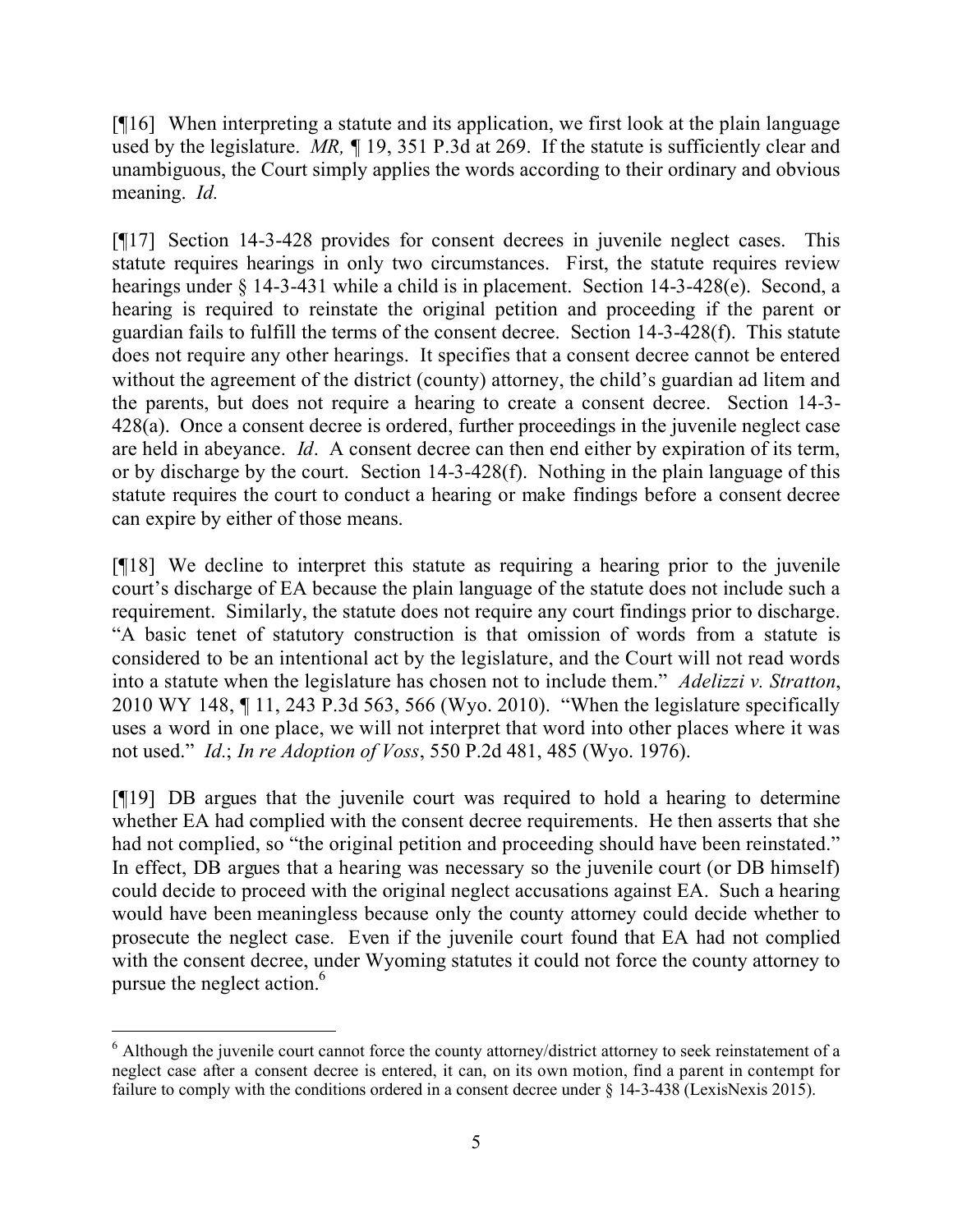[¶20] Under Wyoming's Child Protection Act the district attorney or county attorney has the sole discretion to determine whether to pursue a neglect action. Section 14-3-411. Only the district attorney or county attorney may file a petition alleging neglect. *Id*. Only the district attorney or county attorney is responsible for presenting evidence in support of a petition alleging neglect. Section 14-3-424(a). Under Wyoming's statutes, neither the juvenile court nor the other parent can prosecute a neglect action. Neither the juvenile court nor the other parent can force the district attorney or county attorney to prosecute a neglect action. Here, the county attorney decided that EA had complied with the consent decree satisfactorily, and determined not to pursue the neglect case. At that point there was nothing for the juvenile court to find or decide at a hearing.<sup>7</sup>

# **B. Contract Principles**

[¶21] DB correctly recognizes that a consent decree is a contractual agreement between the parties and is enforced as a contract. *MR*, ¶ 24, 351 P.3d at 269. As with any contract, a consent decree must be "construed as it is written." *Id.,* ¶ 24, 351 P.3d at 270. DB then argues that "the consent decree imposed many conditions on  $(EA)$ , the violation of which could have caused the original petition and proceedings to be reinstated." He asserts that there should have been a hearing to determine EA's compliance before the juvenile court discharged EA.

[¶22] The consent decree which EA agreed to stated, "if, prior to expiration of this decree, (EA) fails to fulfill the terms and conditions of this decree, the original petition and proceedings may be reinstated **at the County Attorney's discretion . . . .**" (Emphasis added.) The plain language of the consent decree recognized that the county attorney had the discretion to decide if the original petition should be pursued. Nothing in the consent decree required a hearing in the event the county attorney decided not to pursue the original case. Nothing in the consent decree requires court findings before the consent decree is ended. DB does not and cannot point to any provision in the consent decree which requires a hearing to review the county attorney's exercise of his discretion.

[¶23] The Wyoming Child Protection Act and the consent decree in this case both recognize that the county attorney had sole discretion to decide whether to pursue neglect charges against EA. Neither the statutes nor the consent decree itself required a hearing or any court findings before the juvenile court discharged EA at the request of the county attorney. The juvenile court properly discharged EA from the consent decree in this case.

# **2. Are the other issues raised by appellant moot? If so, does any exception to the mootness doctrine apply?**

 $\overline{a}$  $<sup>7</sup>$  The role of the district or county attorney in a juvenile case is analogous to the role of a prosecutor in a</sup> criminal case. A statute giving the courts authority to require prosecution of a certain case is an unconstitutional violation of our principles of separation of powers. *Hilderbrand v. Padget*, 678 P.2d 870 (Wyo. 1984).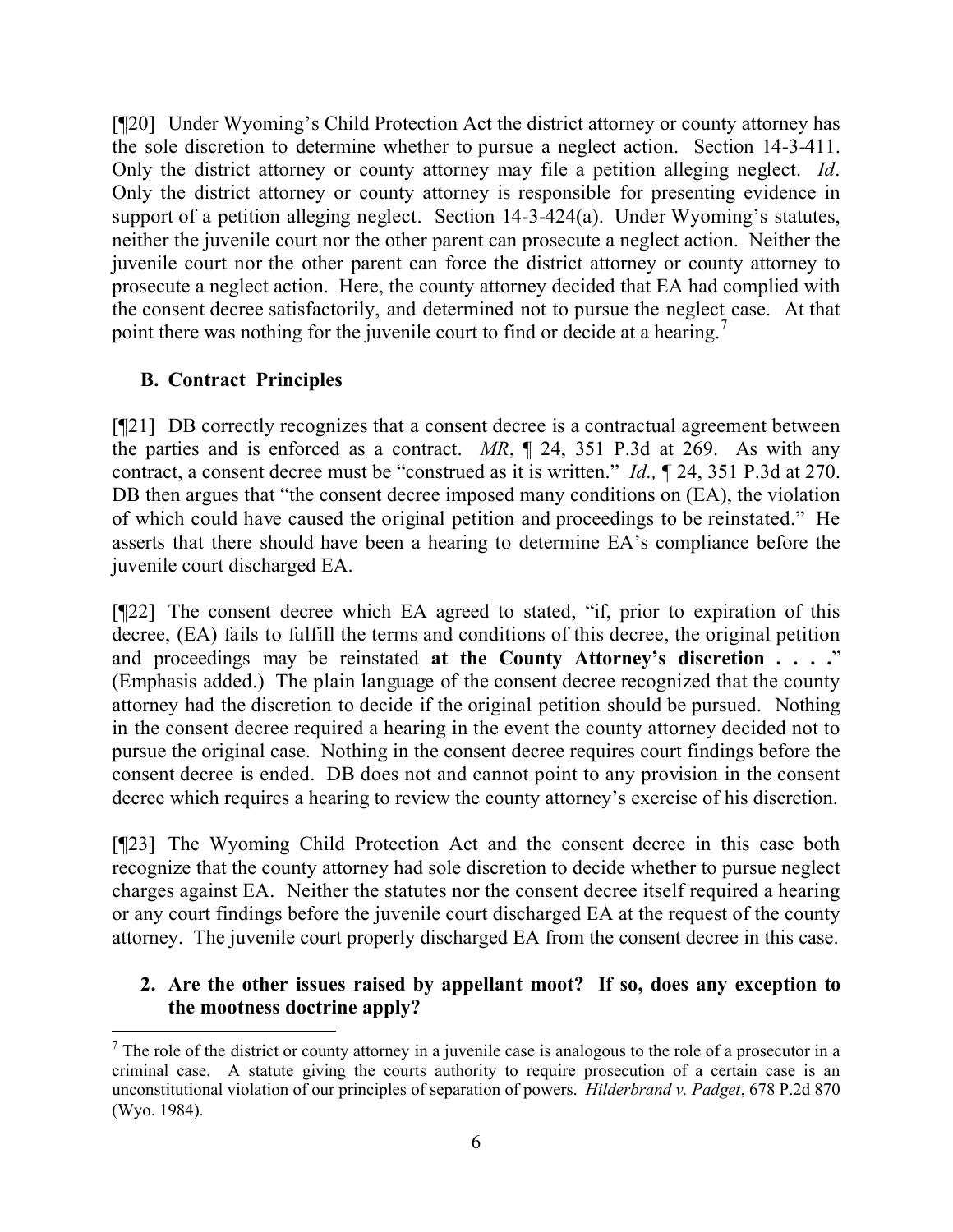[¶24] Both the State and the guardian ad litem for CRA assert that this case is moot because the temporary custody in the juvenile case has ended, the juvenile case was dismissed, and DB has now presented his claim for custody of CRA to the district court. They argue that any decision this Court were to make on DB's claim that he should have been given temporary custody of CRA would have no effect. We agree.

[¶25] Under the doctrine of mootness, "a court should not hear a case where there has been a change in circumstances occurring either before or after a case has been filed that eliminates the controversy." *Operation Save America v. City of Jackson*, 2012 WY 51, ¶ 21, 275 P.3d 438, 448 (Wyo. 2012) (quoting *KO v. LDH ( In re Guardianship of MEO)*, 2006 WY 87, ¶ 27, 138 P.3d 1145, 1153 (Wyo. 2006)). "The central question in a mootness case is 'whether decision of a once living dispute continues to be justified by a sufficient prospect that the decision will have an impact on the parties.'" *Id.*, ¶ 27, 138 P.3d at 1153-54 (quoting *Southwestern Pub. Serv. Co. v. Thunder Basin Coal Co.*, 978 P.2d 1138, 1143 (Wyo. 1999)).

[¶26] We have consistently found issues moot when a change occurs while an appeal is pending that makes any decision we might make of no consequence. For example, in *Northern Arapahoe Tribe v. State (In re SNK)*, 2005 WY 30, 108 P.3d 836 (Wyo. 2005) a child was placed in foster care. Appellant challenged the foster care placement. After the appeal was filed, the parties signed a consent decree which returned the child to her mother and ended the foster placement. We determined that the issue was moot because any "opinion relating to the matter would have no impact on the parties." *Id.*, ¶ 5, 108 P.3d at 837. In *McLain v. Anderson*, 933 P.2d 468, 472 (Wyo. 1997) appellants challenged a ruling about protective covenants but then agreed to amend the covenants to match the ruling of the trial court. We found that the issue was moot because any decision "cannot have any practical effect on the existing controversy."

[¶27] Those same principles apply here. Any ruling we make about temporary custody during CRA's juvenile neglect case would have no impact on DB, EA, CRA, or the State. The juvenile neglect case is entirely over. There is no pending case in which the juvenile court could order temporary custody to DB. DB had the opportunity to present his position about permanent custody to the district court, and CRA's custody is determined by the ruling of that court, not the juvenile court. The issues DB raises about temporary custody during the pendency of a neglect case are simply moot.

[¶28] There are exceptions to the mootness doctrine. Even though an issue is moot, we will decide it when:

- 1. The issue is one of great public importance;
- 2. It is necessary to answer the issue to provide guidance to state agencies and lower courts; or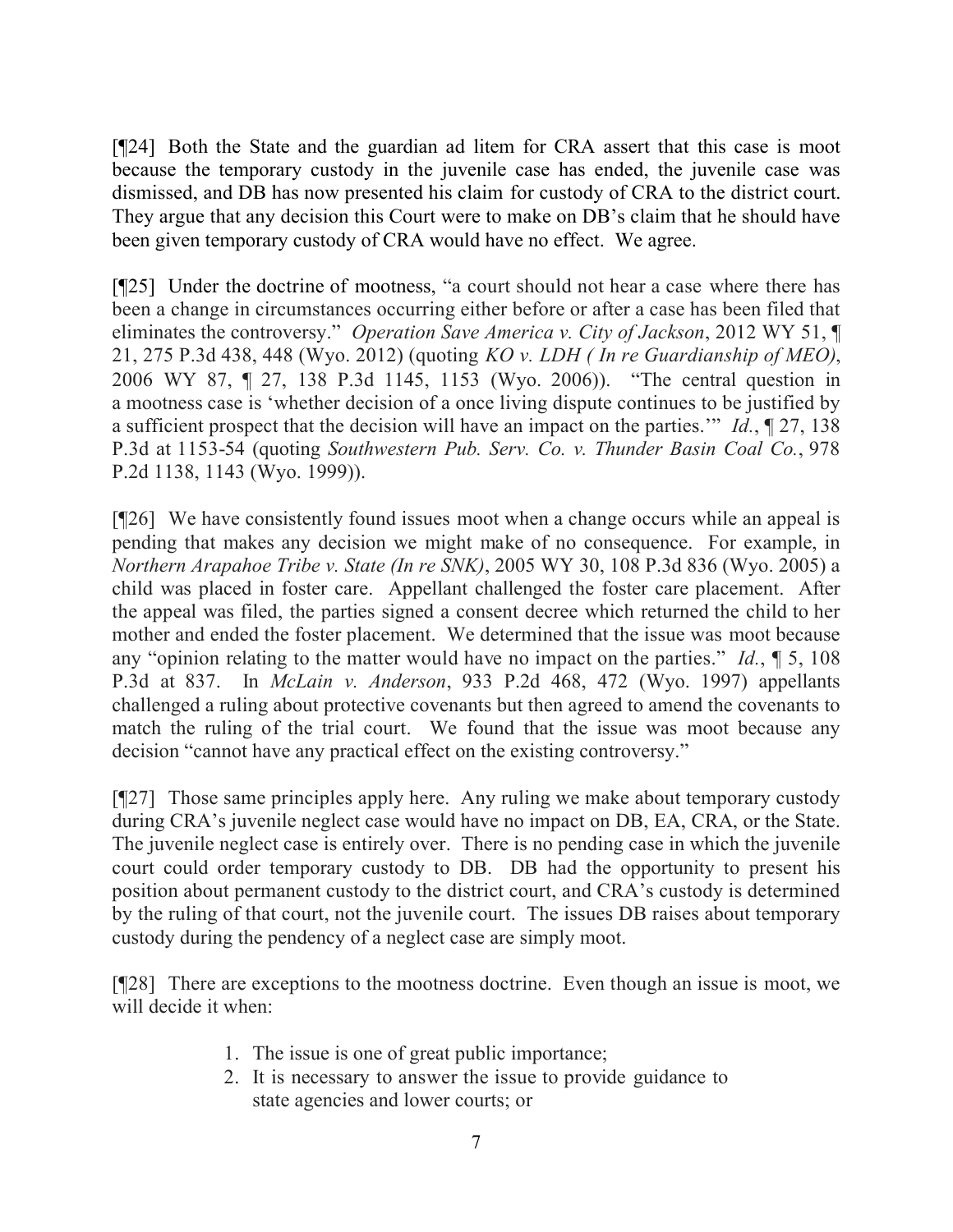3. The controversy is capable of repetition yet evading review.

*Circuit Court of the Eighth Judicial Dist. v. Lee Newspapers*, 2014 WY 101, ¶ 12, 332 P.3d 523, 528 (Wyo. 2014) (quoting *Operation Save America*, 275 P.3d at 448-49).

[¶29] In determining whether any of these exceptions to the mootness doctrine apply to this case, it is important to review the progress of this case. The juvenile court originally placed CRA in shelter care with her maternal grandmother after a hearing. DB did not challenge that placement. Not long after that placement, the case was resolved by a consent decree. When DB entered into the consent decree, he agreed that CRA could remain in DFS custody for placement with her maternal grandmother. He agreed with the consent decree goal of involving both EA and CRA in a plan to reunite them. On four separate occasions while the consent decree was pending, DB represented, through multidisciplinary team reports and the consent decree, that CRA should remain with her grandmother. This is the setting DB created and in which he attempts to raise his constitutional claim to temporary custody of CRA.

[¶30] The first exception to the mootness doctrine permits the Court to consider issues of great public importance. Ordinarily, protection of the parent-child relationship is of great public importance. In many circumstances the parent-child relationship is constitutionally protected. DB argues that temporary placement of his daughter interfered with his constitutional rights as a parent. The State, on the other hand, asserts that juvenile neglect cases do not interfere with constitutional rights of parents because they are temporary, remedial, and intended to support parent-child relationships. We decline to consider whether temporary placement of a juvenile in a neglect case qualifies for this mootness exception because DB's claim about his constitutional right to parent his child is in direct opposition to the position he agreed to in the consent decree. In context, he is simply complaining that he does not like the deal he made in the consent decree, and he asks this Court to re-write it. The issue here does not truly involve DB's constitutional rights as a parent, but rather involves his dissatisfaction with the consent decree. That issue is not a matter of such great public importance that it justifies this Court making an advisory ruling.

[¶31] The second exception to the mootness doctrine recognizes that the Court, at times, should give guidance to lower courts and state agencies. This is not such a time. We see no need to give any guidance to either the juvenile court or to DFS in the context of this case because it was entirely controlled by a consent decree. In the consent decree all the parties, including DB, agreed to work toward reuniting CRA with EA by temporarily placing CRA with her grandmother and DFS providing services to EA and CRA. The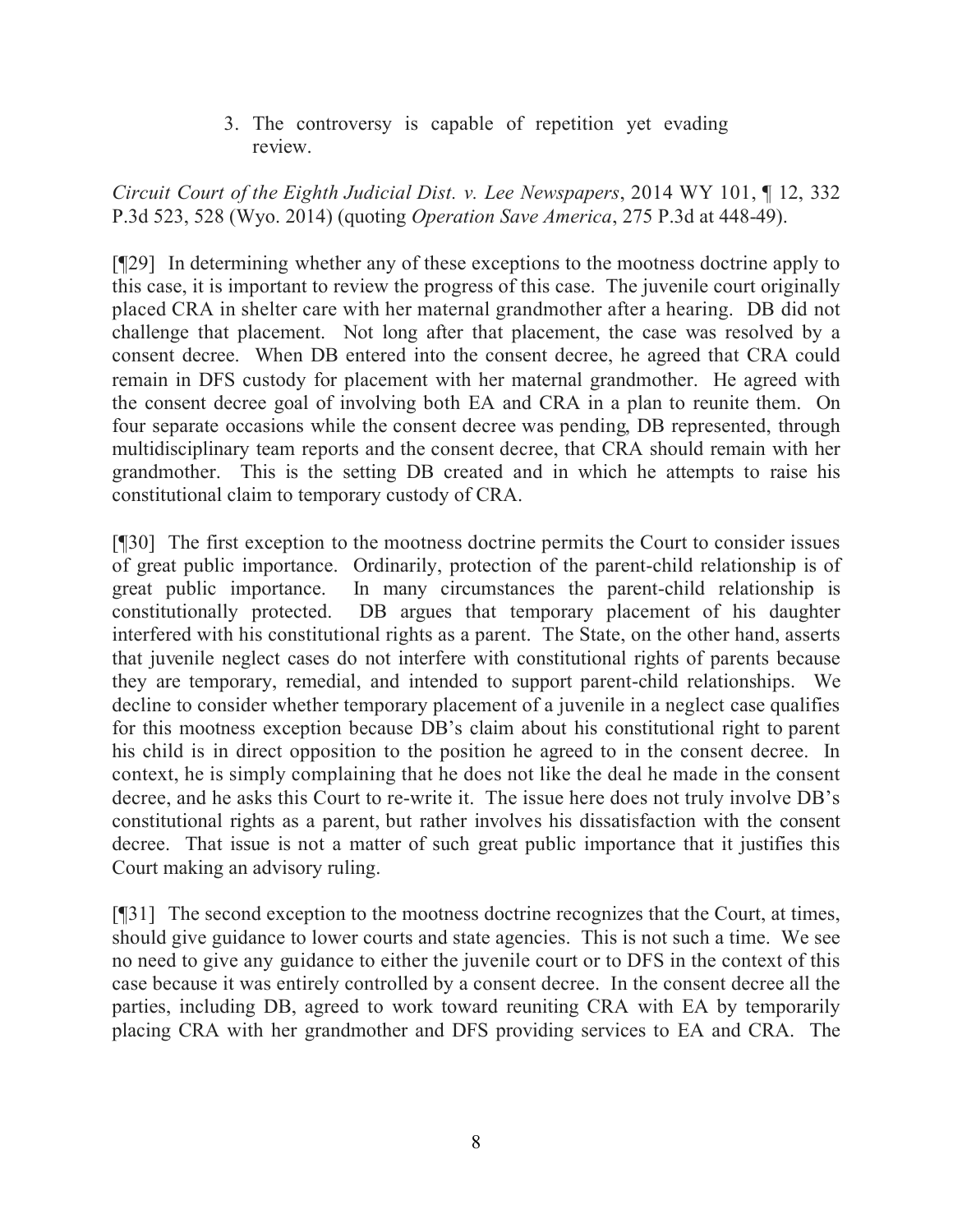parties themselves developed that plan. The situation does not call for guidance to the  $\frac{1}{2}$  juvenile court nor to DFS.<sup>8</sup>

[¶32] We recognize the third exception to the mootness doctrine when a controversy is capable of repetition yet evading review. Two requirements must be met for this exception to apply. "First, the duration of the challenged action must be too short for completion of litigation prior to its cessation or expiration. Second, there must be a reasonable expectation that the same complaining party will be subjected to the same action again." *KO*, ¶ 28, 138 P.3d at 1154.

[¶33] Wyoming's Child Protection statutes intend for the case to be relatively short, and any placement of a child outside his or her home to be temporary. It is possible that a temporary placement in a neglect case could end before appellate review is complete. However, there is no reasonable expectation that DB will again be in the same position as he was during the consent decree. If the district court continues custody of CRA with EA, there is no reasonable expectation that temporary custody would again be required under a neglect case, or that DB would enter into a consent decree. Consequently, we find that the third exception to the mootness doctrine does not apply.

[¶34] The issue DB raises about custody of CRA during the pendency of the juvenile neglect case is moot. We decline to address that issue because any determination we make would be wholly advisory, having no impact on any party.

# **CONCLUSION**

[¶35] Once a neglect action is held in abeyance under a consent decree, the county attorney or district attorney has the sole discretion to end the case or to pursue reinstatement. Neither the Wyoming Child Protection Act nor the consent decree in this case requires any hearing or findings for discharge upon a motion from the county attorney or district attorney. Consequently, the juvenile court properly discharged the parties from their consent decree upon the motion of the county attorney, without a hearing and without making findings.

[¶36] DB asserts that the temporary placement of CRA, which he approved, violates his constitutional rights to parent. The temporary placement ended, the underlying juvenile case was dismissed, and DB had a full opportunity to make his custody claim in the district court. DB's claim regarding temporary custody during the juvenile case is moot, and we decline to address it.

<sup>&</sup>lt;sup>8</sup> Although juvenile placement in neglect cases is temporary, the juvenile court and DFS must follow the law even for that temporary period. The record shows numerous procedural matters which might raise questions about how the law was followed. In its brief the State argued that  $\S$  14-3-413 (v) makes placement of a child with a noncustodial parent optional and permissive, but not required. Absent a consent decree, such matters might suffice for the second exception to the mootness doctrine.